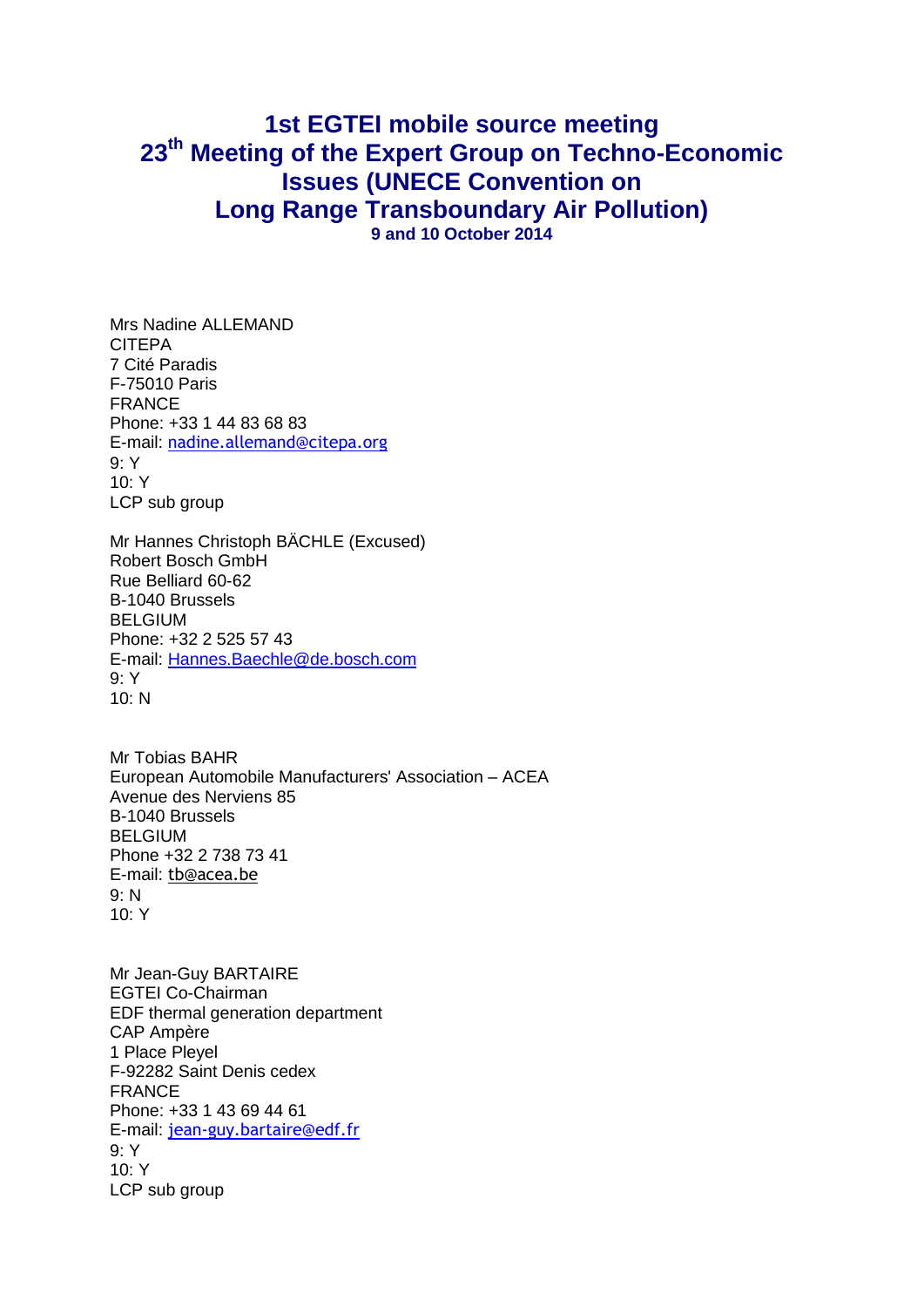Mr Ulrich BEUTKE EUROMOT Lyoner Strasse 18, 60528 Frankfurt/Main **GERMANY** Phone : (+49 69) 6603-1354 Fax : (+49 69) 6603-2354 E-mail : info@euromot.eu 9: Y 10: Y Mr Johan BOIJ EUROMOT Lyoner Strasse 18, 60528 Frankfurt/Main GERMANY Phone : (+49 69) 6603-1354 Fax : (+49 69) 6603-2354 E-mail : info@euromot.eu 9: Y 10: Y Mr Jens BORKEN-KLEEFELD (IIASA), Mitigation of Air Pollution and Greenhouse Gases Program (MAG) IIASA – International Institute for Applied Systems Analysis Schlossplatz 1, 2361 Laxenburg AUSTRIA Phone: +43 2236 807-570 E-Mail: [borken@iiasa.ac.at](mailto:borken@iiasa.ac.at) 9: Y  $10·Y$ Mr Dirk BOSTEELS AECC Diamant Building, Bd. A. Reyers 80, B-1030 Brussels BELGIUM Phone: +32 2 7068161 E-mail: dirk.bosteels@aecc.eu 9: Y 10: N Mr Johnny BRIGGS Sancroft International 46 Queen Anne's Gate London SW1H 9AP UNITED KINGDOM Phone: +44 (0) 20 7960 7913 E-mail: [john.briggs@sancroft.com](mailto:john.briggs@sancroft.com) 9: Y 10: Y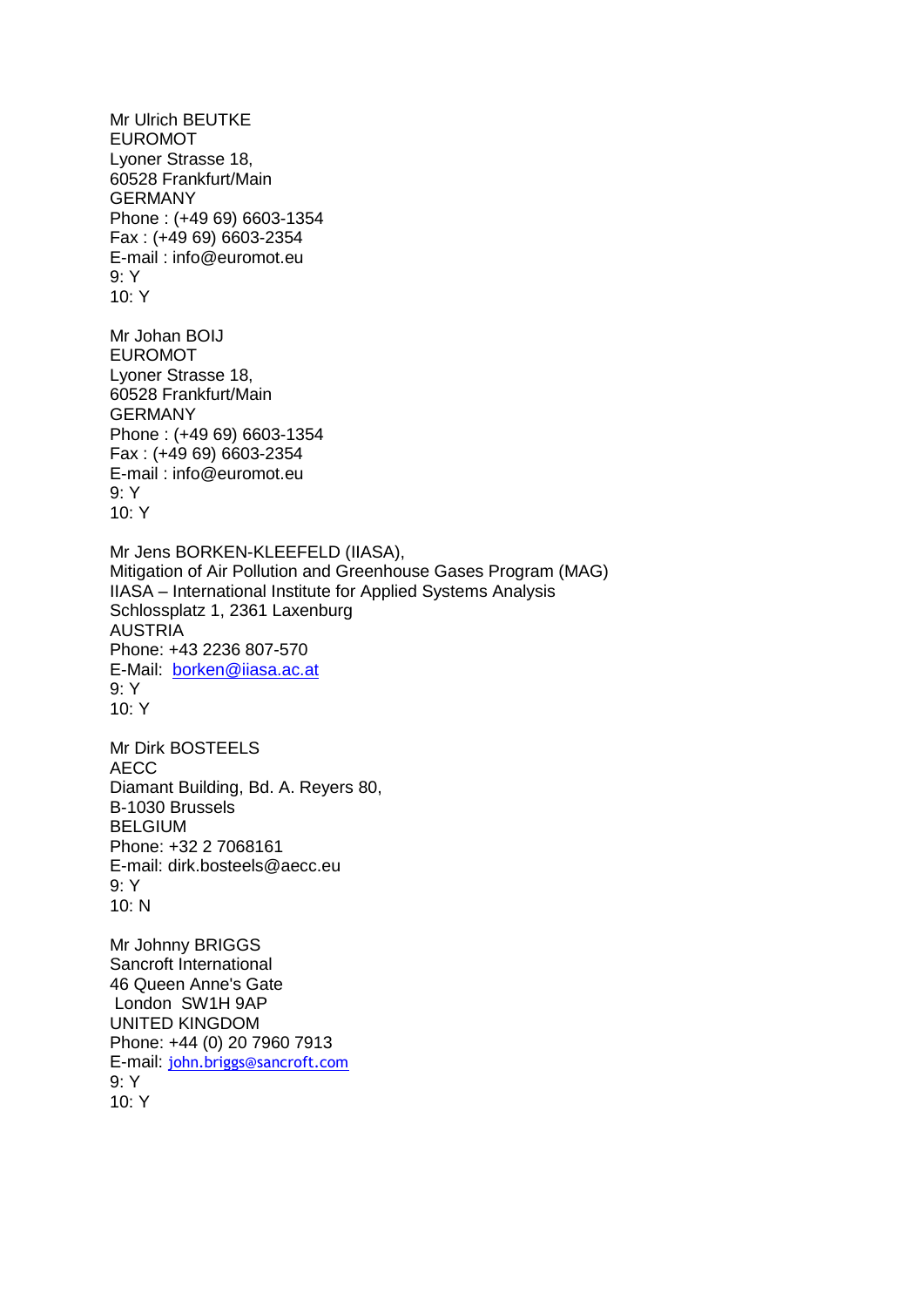MrJoseph MC CARNEY ACCSEA 46 Queen Anne's Gate, St James Park SE11 4UT UNITED KINGDOM Phone: 02079607913 E-mail:chairman@IACCSEA.com [Joseph.McCarney@matthey.com](mailto:Joseph.McCarney@matthey.com) 9: Y  $10: Y$ Mr Christophe CORD'HOMME Groupe CNIM 35, rue de Bassano 75 008 PARIS FRANCE Phone: +33 (0) 1 44 31 11 29 (dir.) E-mail: ccordhomme@cnim.com 9: N 10: Y Mr Hugo CLYSTERS European Automobile Manufacturers' Association – ACEA Avenue des Nerviens 85 B-1040 Brussels **BELGIUM** Phone: +32 (0)4 73 39 55 79 E-mail: hugoclysters@gmail.com 9: N 10: Y Mr François CUENOT Transport & [Environment](http://www.transportenvironment.org/) (T&E) Square de Meeus, 18, 1050 Brussels BELGIUM Phone: +32 (0)2 851 02 28 Email: francois.cuenot@transportenvironment.org> 9: N  $10: Y$ Mrs Camille DEFARD ESWET European Suppliers of Waste to Energy Technology Avenue Adolphe Lacomblé 59/8, 1030 Brussels BELGIUM Phone: +32.2.743.29.88 E-Mail: assistant@eswet.eu 9: N 10: Y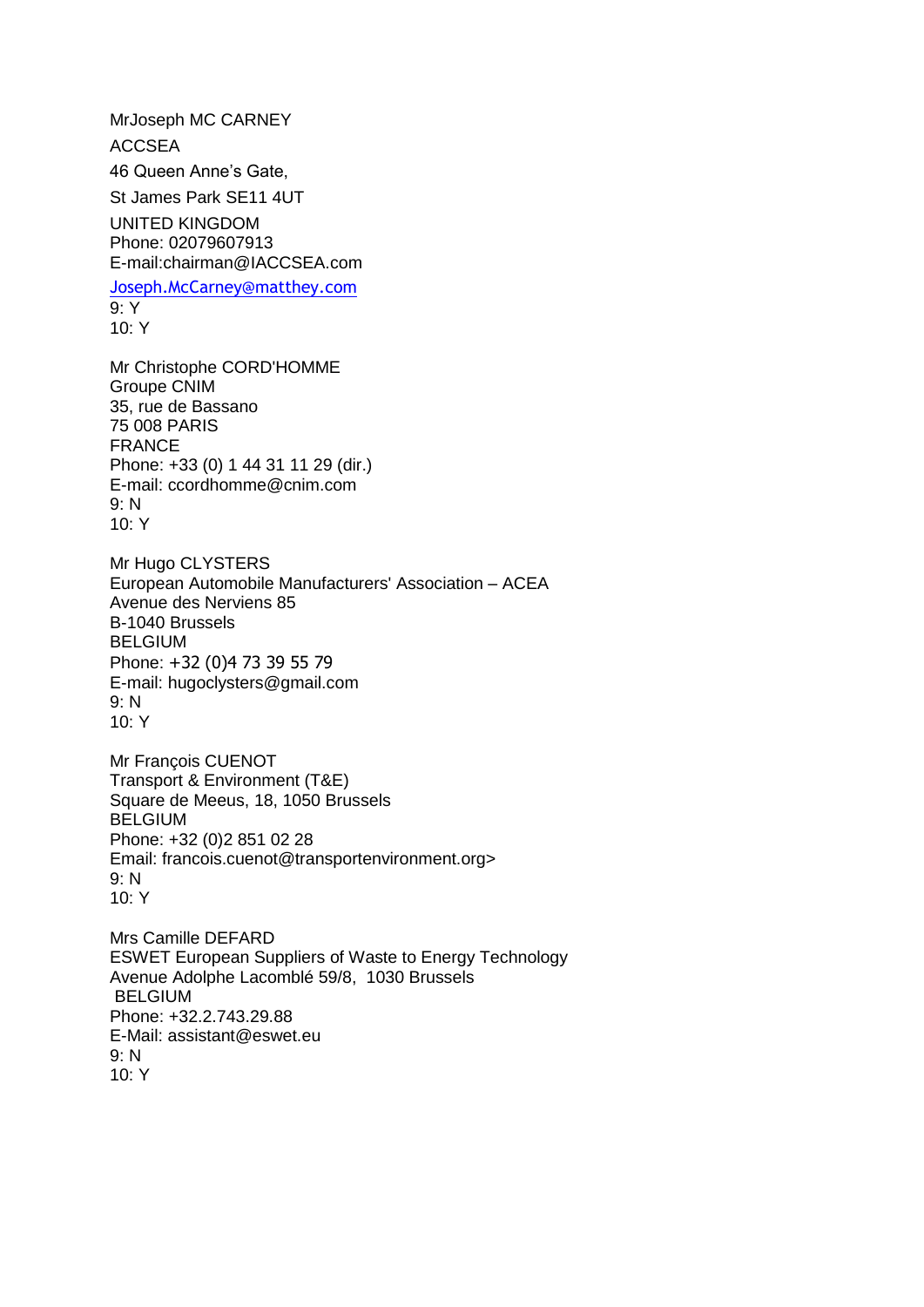Mrs Elisabeth FADUM (Excused) Norwegian Environment Agency P.O.Box. 5672 Sluppen, NO-7485 Trondheim NORWAY Phone: +47 95 45 75 24 E-mail: Elisabeth.fadum@miljodir.no 9: N 10: Y Mr Emmanuel FIANI ADEME Direction productions et énergies durables Service entreprises et écotechnologies 20, avenue du Grésillé BP 90406 49004 Angers cedex 01 FRANCE Phone: + 33 2 41 91 40 14 E-mail: [emmanuel.fiani@ademe.fr](mailto:emmanuel.fiani@ademe.fr) 9: Y 10: Y Mr Vicente FRANCO International Council on Clean Transportation Neue Promenade 6 - Berlin 10178 GERMANY Phone: +49.30.847.129.109 | E-mail: [vicente@theicct.org](mailto:vicente@theicct.org) 9: Y 10: N Mr Paul GREENING (Excused) ACEA Avenue des Nerviens 85, 1040 Brussels BELGIUM Phone: +32 2 738 7348 E-mail: pg@acea.be 9: Y 10: N Mrs Romana GRIZELJ Ministry of Enviromental and Nature Protection Ulica Republike Austrije 14 10000 ZAGREB **CROATIA** Phone: +385 1 37 17 235 E-mail: Romana.Grizelj@mzoip.hr 9: N 10: Y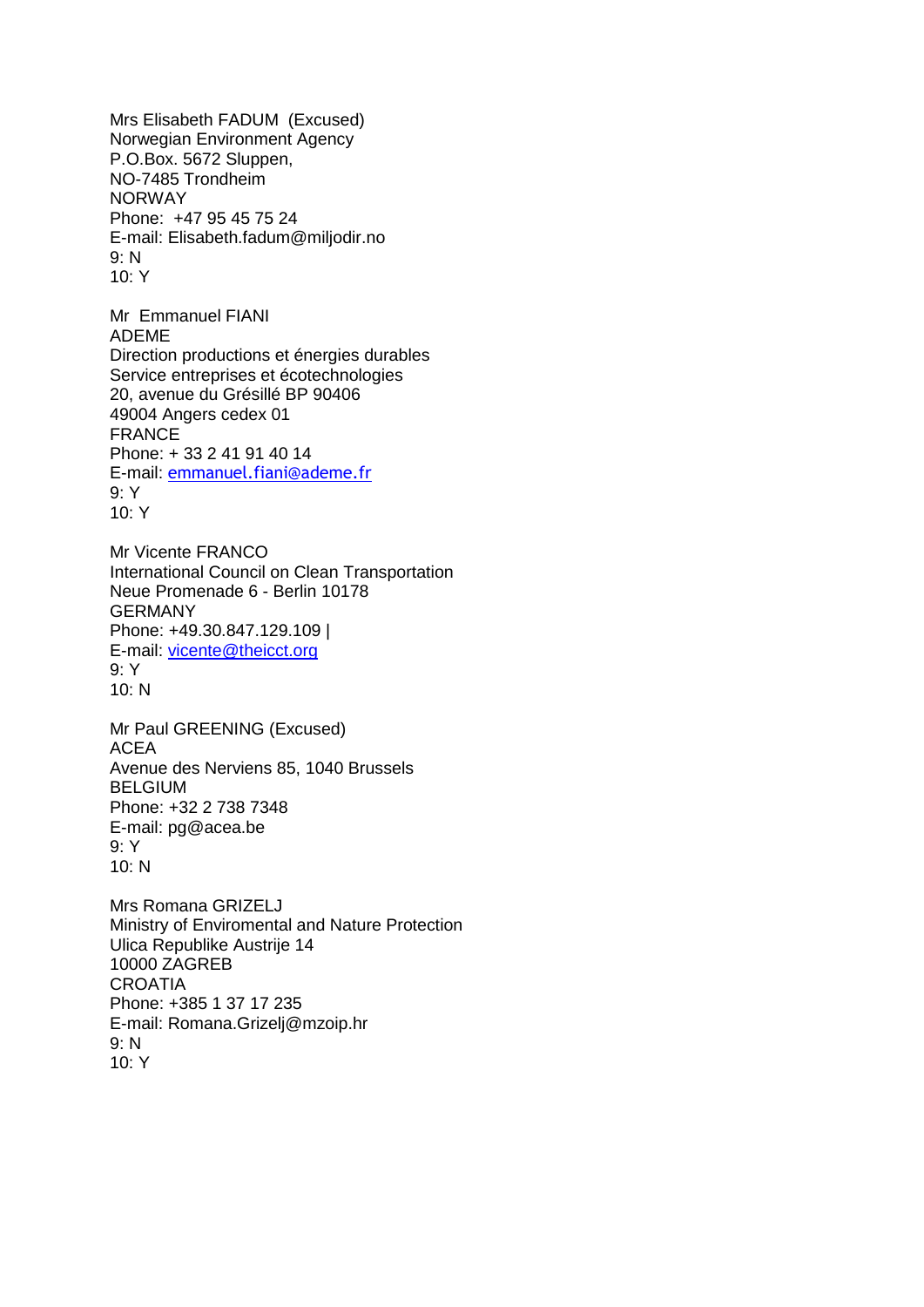Mr William HARNETT Chair of WGSR U.S. Environmental Protection Agency Office of Air Quality Planning and Standards 4930 Old Page Road - C 403-1 Research Triangle Park, NC 27711 UNITED STATES OF AMERICA Phone: +1 919 541 4979 Email: harnett.bill@epa.gov 9: Y 10: Y

Mr Jean-Paul JACQUOT EDF thermal generation department CAP Ampère 1 Place Pleyel F-92282 Saint Denis cedex FRANCE Phone: +33 1 43 69 24 14 E-mail: [jean-paul.jacquot@edf.fr](mailto:jean-paul.jacquot@edf.fr) 9: N 10: Y

Mr Jean-Manuel JANISZEWSKI **SOLVAY** 25 Rue de Clichy 75009 PARIS FRANCE Phone: +33 6 73 37 00 62 E-mail: jean-manuel.janiszewski@solvay.com 9: N  $10·Y$ 

Mr Philippe KIEFFER BENVITEC Avenue de Spirou, 22 B-6220 Fleurus BELGIUM Tel: +32 (0)475 366853 E-mail: [philippe.kieffer@benvitec.be](mailto:philippe.kieffer@benvitec.be) 9: N 10: Y

Mrs Katia KRAUS Federal Environment Agency German Wörlitzer Platz 1. 06844 Dessau-Rosslau GERMANY Phone : +49 340 2103 3471 E-mail : +49 340 2104 3471 9: Y 10: Y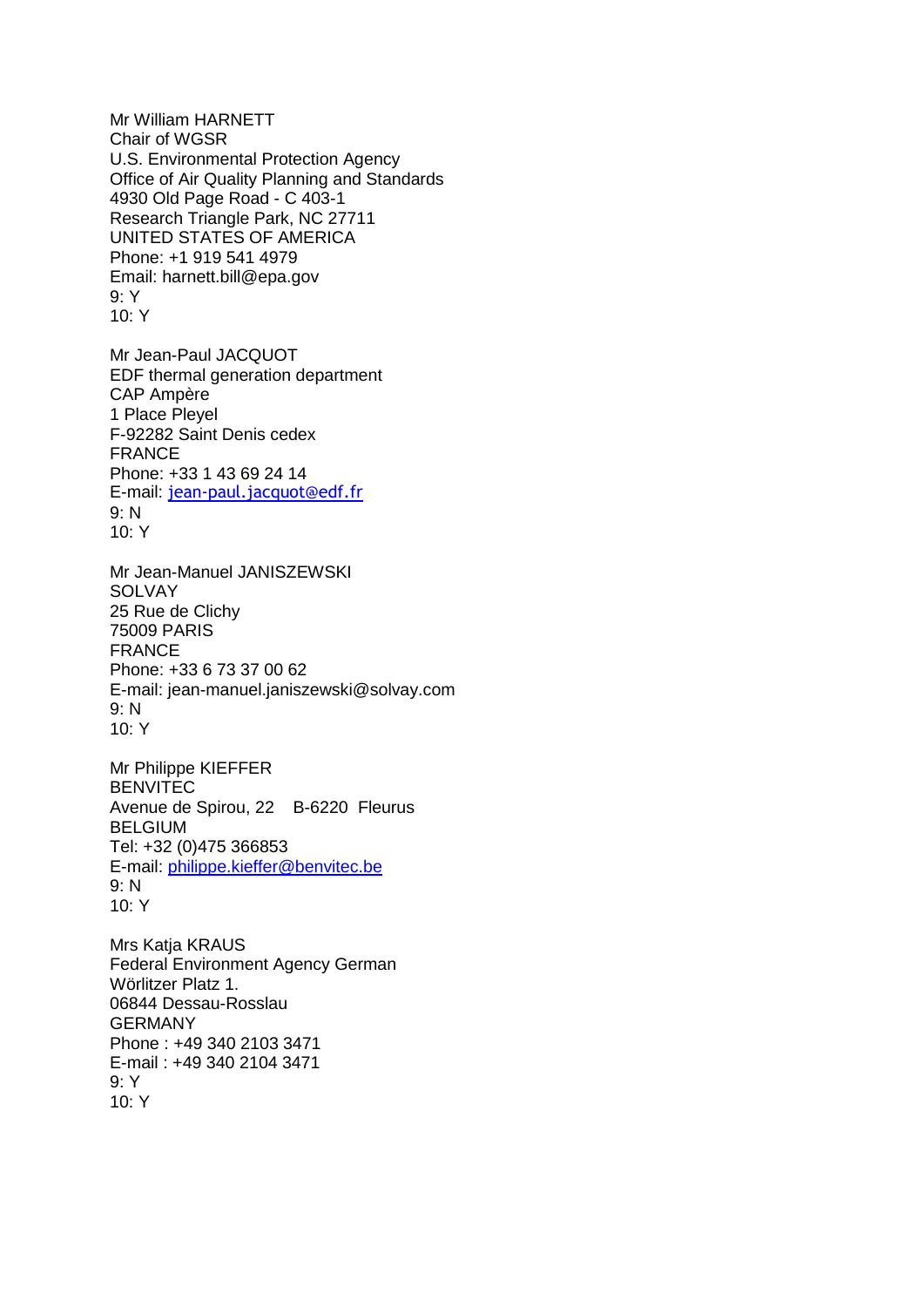Mrs Tamara KUKHARCHYK Institute for Nature Management, National Academy of Sciences of Belarus Skoriny st., 10, 220114 Minsk **BELARUS** Phone: +375 17 266 34 27. E-mail: [tkukharchyk@gmail.com,](mailto:tkukharchyk@gmail.com) [kukharchyk@mail.ru](mailto:kukharchyk@mail.ru) 9: Y 10: Y

Mr Daniel LADANG TOTAL / CEFIC Zone Industrielle C B7181 Felvy BELGIQUE Phone: +32478983026 E-mail: [daniel.ladang@total.com](mailto:daniel.ladang@total.com) 9: N 10: N LCP group

Mr Jacques LEMAIRE VERT 7 Rue Ambroise Paré 95520 Osny FRANCE Phone: +33 6 82 83 06 98 E-mail: aeeda@depollauto.fr 9: Y 10: Y

Mr Holger LOCHMANN **Stihl** Division Manager Emissions & Regulatory Affairs Andreas-Stihl-Str. 4 71336 Waiblingen GERMANY Phone: (+49 7151) 26-32 17 E-mail: holger.lochmann@stihl.de 9: Y 10: Y

Mr Alisher MAMADZHANOV LRTAP Convention Secretariat UN Economic Commission for Europe Palais des Nations 8-14 Avenue de la Paix UNECE Phone: +41 22 917 24 42 E-mail: Alisher.Mamadzhanov@unece.org 9: Y  $10·Y$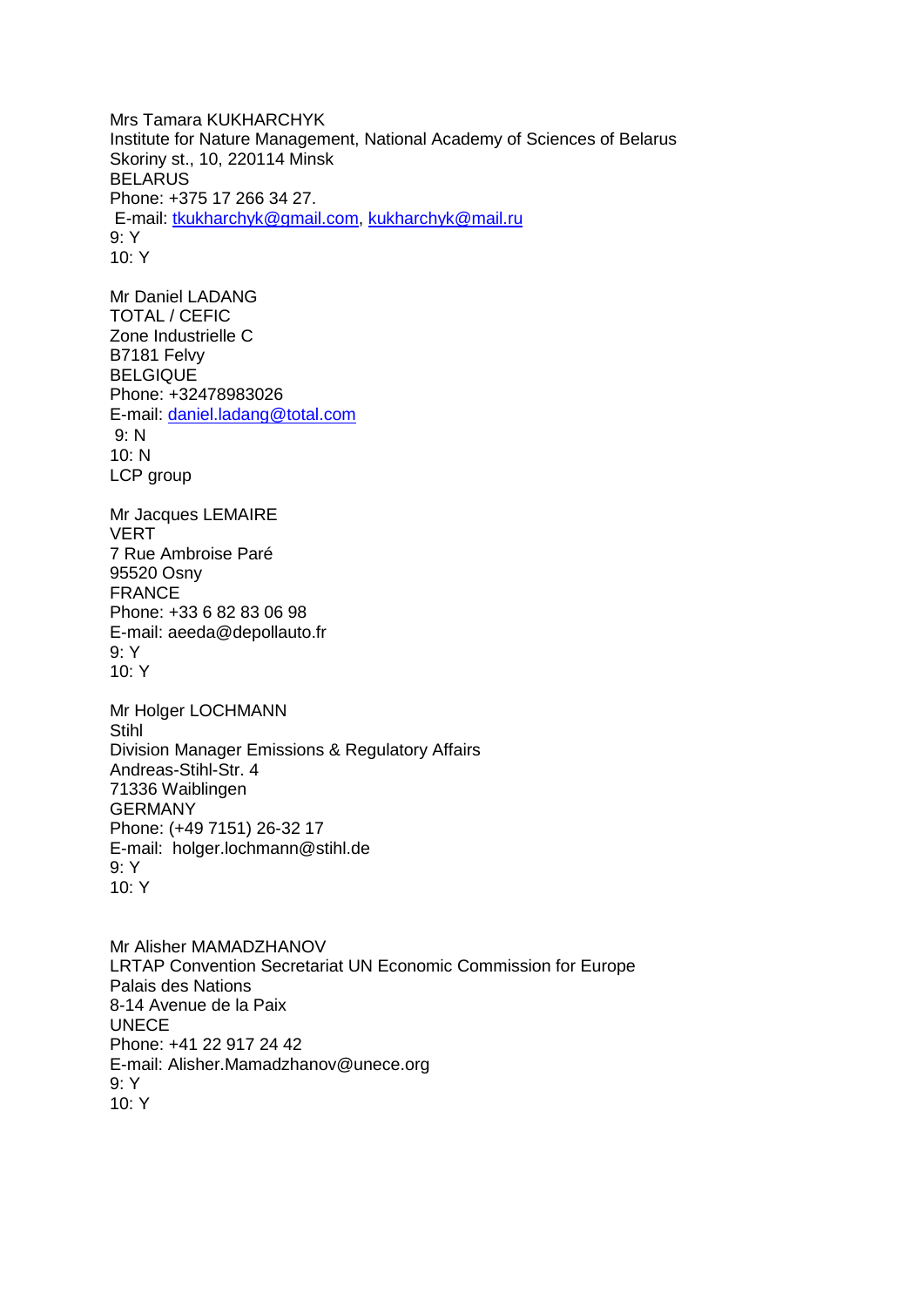Mr Wagner MARINGOLO CEMBUREAU - The European Cement Association Rue d'Arlon 55, B-1040 Brussels, **BELGIUM** Phone: +32 (2) 234 10 46 E-mail: v.maringolo@cembureau.eu 9: N  $10·Y$ Mrs Anita MATIC European Commission Directorate General for the Environment Unit C.3 Air & Industrial Emissions Avenue Beaulieu 5 BU9 4/72 B-1049 Brussels/Belgium Phone: +32 2 29 51455 Email: anita.matic@ec.europa.eu 9: N  $10: N$ LCP group Mrs Carmen MAYER Karlsruher Institut für Technologie (KIT) Deutsch-Französisches Institut für Umweltforschung (DFIU) und Institut für Industriebetriebslehre und Industrielle Produktion (IIP) Hertzstr. 16, 76187 Karlsruhe GERMANY Phone: +49 (0) 721 608-44 690 E-Mail: carmen.mayer@kit.edu 9: N  $10Y$ LCP group Mr Peter MEULEPAS European Commission Directorate General for the Environment ENV.C.3 Ave d'Auderghem BU-09 04/015 B-1049 Brussels/Belgium Phone: +32 2 2955796 Email: peter.meulepas@ec.europa.eu 9: Y 10: Y Mr Christoph MORITZ **CEFIC** 4 AE Van Nieuwenhuyse 1160 brussels **BELGIUM** Phone: +32 2 676 73 37 E-mail: IDE@cefic.be  $9 \cdot Y$ 10:Y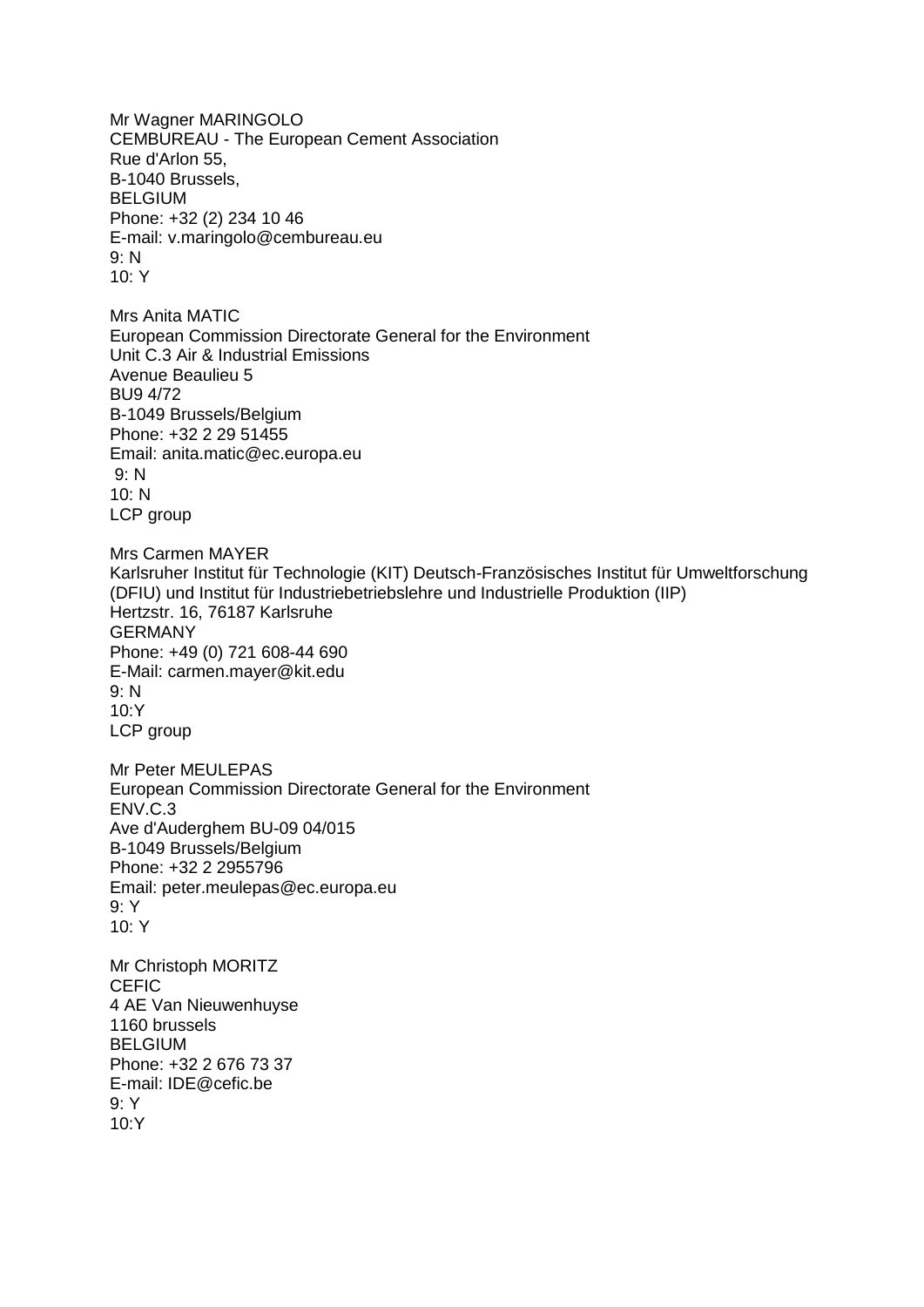Mr Leon NTZIACHRISTOS (EMISIA), EMISIA S.A. Antoni Tritsi 21 PO Box 8138 GR 57001, Thessaloniki, **GREECE** Phone: +30 2310 996003 E-mail: [leon.n@emisia.com](mailto:leon.n@emisia.com) 9: Y  $10: Y$ Mr Ioannis PAPADIMITRIOU EMISIA S.A. Antoni Tritsi 21 PO Box 8138 GR 57001, Thessaloniki, GREECE Phone: +30 2310 473374 E-mail : [giannis.p@emisia.com](mailto:giannis.p@emisia.com) 9: Y 10: Y Mr Olivier PARKS Agence wallonne de l'Air et du Climat Avenue Prince de Liège 5 bte 2 5100 JAMBES **BELGIUM** Phone: + 32 81 33 59 55 E-Mail: olivier.parks@spw.wallonie.be 9: N 10: Y Mr Richard PAYNE EUROMOT Lyoner Strasse 18, 60528 Frankfurt/Main GERMANY Phone: (+49 69) 6603-1354 E-mail: info@euromot.eu 9: Y  $10·Y$ Mrs Camille DEFARD ESWET European Suppliers of Waste to Energy Technology Avenue Adolphe Lacomblé 59/8, 1030 Brussels BELGIUM Phone: +32.2.743.29.88 E-Mail: assistant@eswet.eu 9: N 10: Y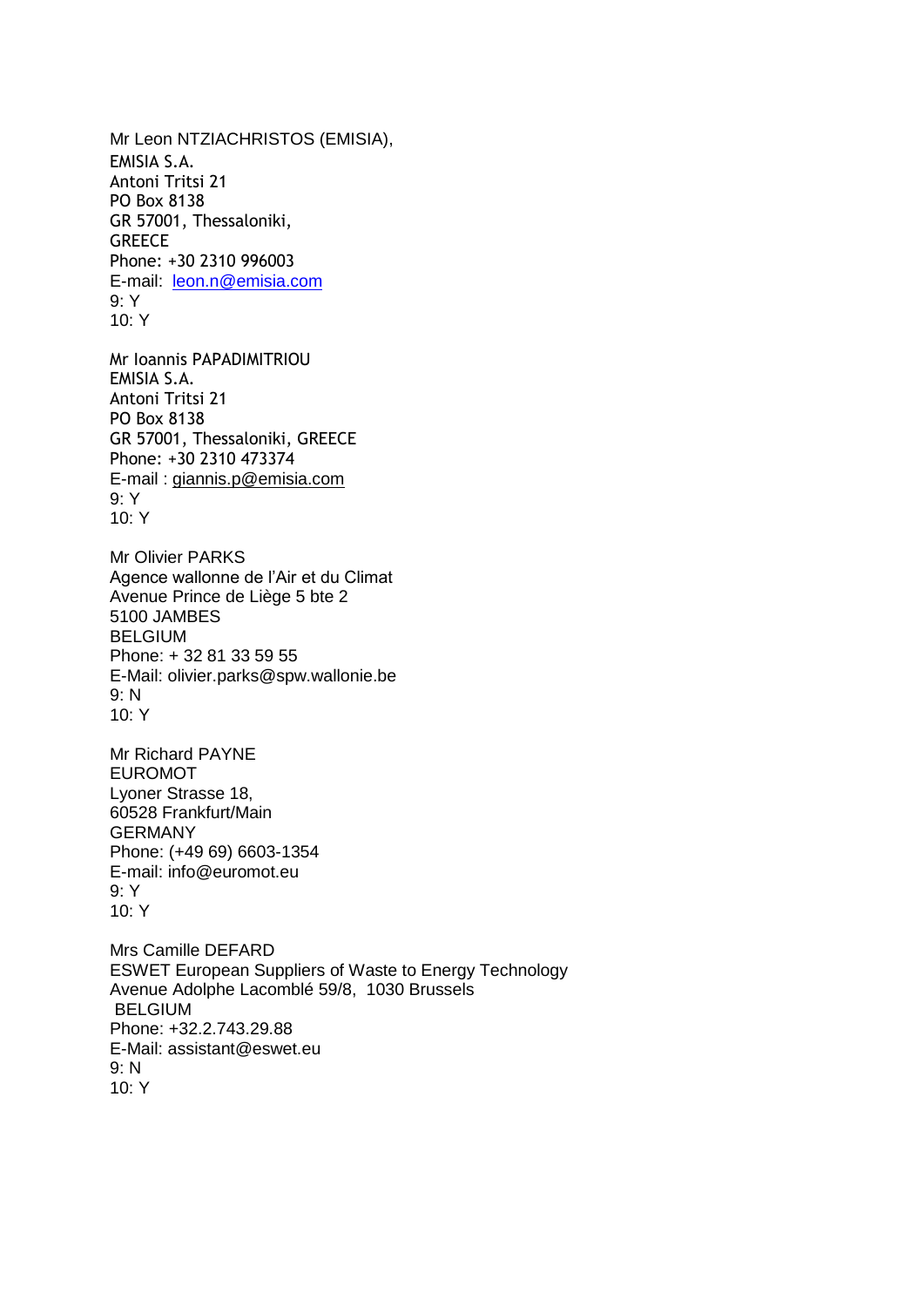Mr Arjan PLOMP **ECN** Westerduinweg 3, 1755 LE NETHERLANDS Phone: +31 88 515 4403 E-mail: plomp@ecn.nl 9: Y 10: Y LCP sub group Mr. Tiziano PIGNATELLI ENEA – Italian Agency for New technology, Energy and the Environment Via Anguillarese 301 S. Maria di Galeria Roma 00123 **ITALY** Phone: +39 06 30486766 E-Mail: [tiziano.pignatelli@enea.it](mailto:tiziano.pignatelli@enea.it) 9: Y 10: Y LCP sub group Mrs Bénédicte PRODHOMME Alstom – Thermal Power – Steam Environmental Control Solutions Levallois FRANCE Phone: +33 1 41 49 30 05 E-mail: [benedicte.prodhomme@power.alstom.com](mailto:benedicte.prodhomme@power.alstom.com) 9: N  $10·Y$ Mr Alexander ROMANOV Scientific Research Institute for atmospheric air protection (SRI Atmosphere, JSC), 7, Karbyshev st., 194021 Saint-Petersburg Russian Federation Phone: +78 123 809 264 E-mail: [info@nii-atmosphere.ru;](mailto:info@nii-atmosphere.ru) alexann.rm@gmail.com 9: Y  $10·Y$ Mr Peter SCHERM EUROMOT Lyoner Strasse 18, 60528 Frankfurt/Main GERMANY Phone: (+49 69) 6603-1354 E-mail: info@euromot.eu 9: Y  $10·Y$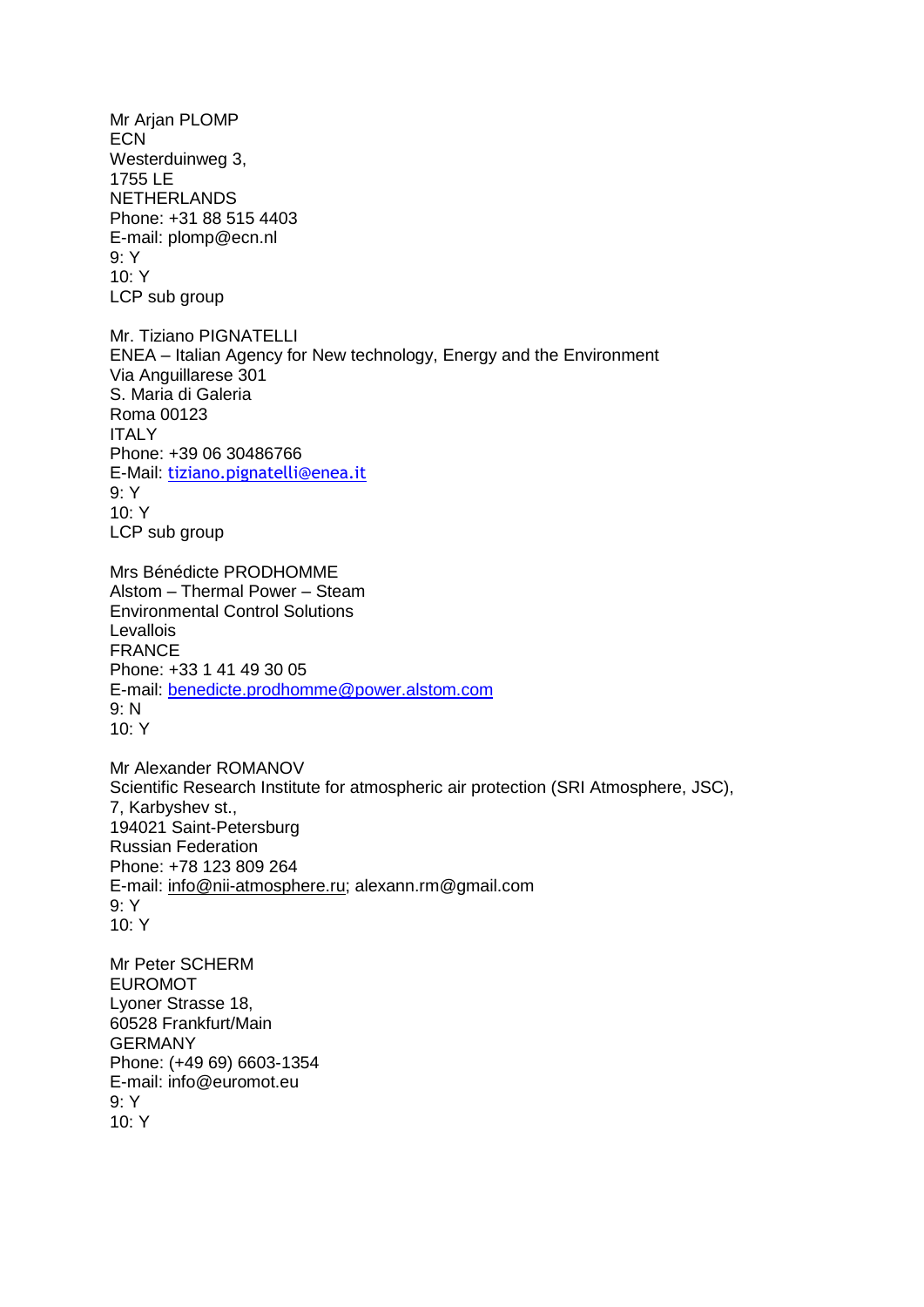Mr Frank SCHULTMANN Karlsruher Institut für Technologie (KIT) Deutsch-Französisches Institut für Umweltforschung (DFIU) und Institut für Industriebetriebslehre und Industrielle Produktion (IIP) Hertzstr. 16, 76187 Karlsruhe GERMANY Phone: E-Mail: 9: N 10: Y Mr Gaston THEIS Swiss Federal Office for the Environment Worblentalstrasse 68, CH-3063 Ittigen Bern CH-3003 **SWITZERLAND** Phone: +41 31 322 6963 E-mail : gaston.theis@bafu.admin.ch 9: Y 10: Y Mrs Eléonore TRIGANO Ministère de l'Ecologie, du développement durable et de l'Energie Bureau de la qualité de l'air Arche de la Défense Paroi Nord 92055 La Défense cedex FRANCE Phone: +33 1 40 81 92 80 Email : eleonore.trigano@developpement-durable.gouv.fr 9: N  $10·Y$ Mr Ulf TROENG Swedish Environmental Protection Agency Naturvårdsverket, Valhallavägen 195, Stockholm SE-106 48 **SWEDEN** Phone: +46106981291 E-mail: [ulf.troeng@naturvardsverket.se](mailto:ulf.troeng@naturvardsverket.se) 9: Y  $10·Y$ Mr Jonathan VAN DER KAMP EIFER I Emmy-Noether-Str. 11 76131 Karlsruhe GERMANY Phone: +49 721 6105 1723 Email: [vanderkamp@eifer.org](mailto:vanderkamp@eifer.org) 9: N 10: N LCP sub group